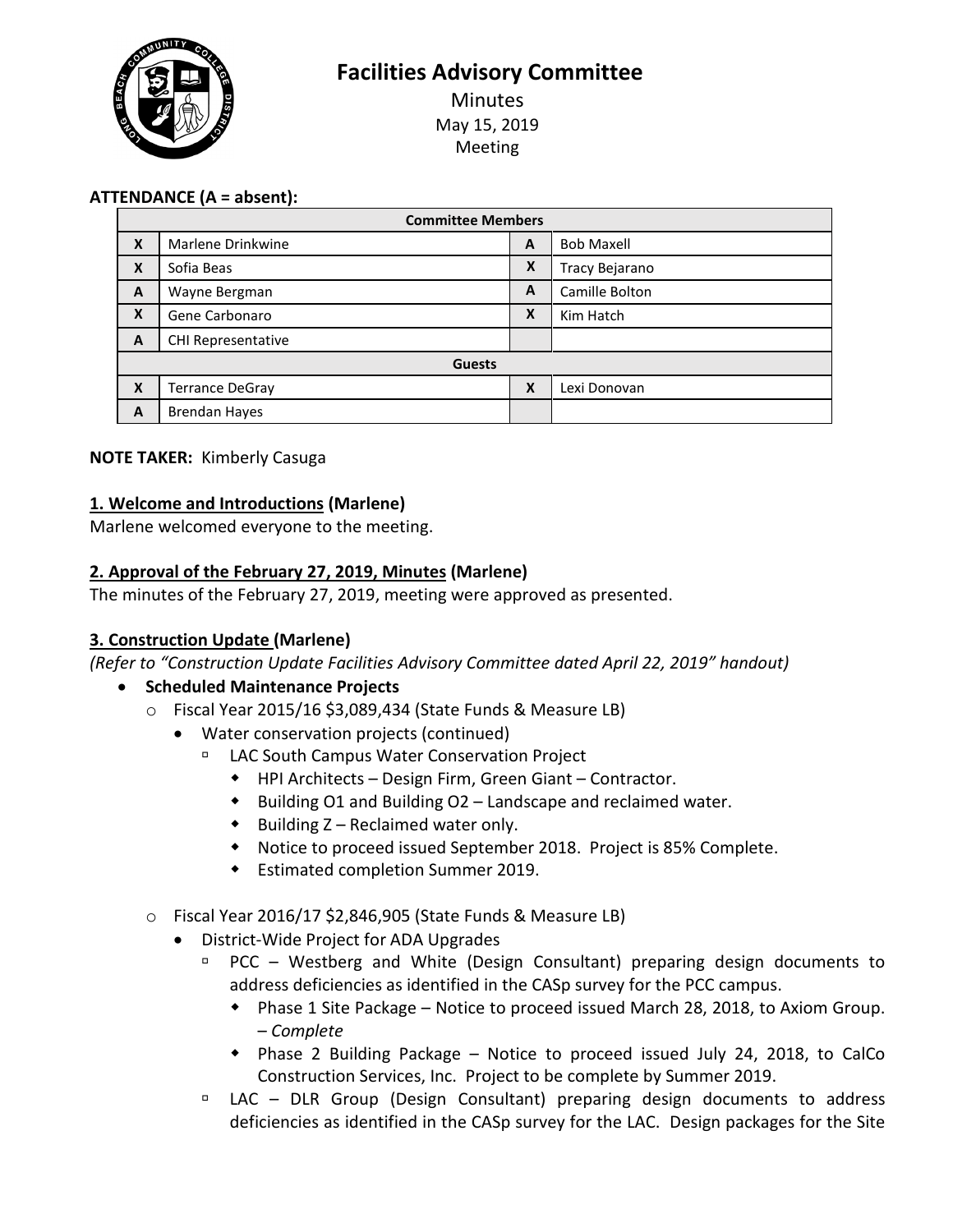> and Building packages currently being prepared. DSA plan submission planned for Fall 2019.

- Door Lockdown Project
	- Phase I
		- Retrofitted doors in Buildings A, C, D, L, T, V, AA, BB, DD, EE, GG, and LL to allow for lockdown from within room – *Complete*
	- Phase II
		- PCC– Retrofit doors in Buildings HH, GG, CC, JJ, II and MM *Complete*
		- LAC– Retrofit doors in Buildings A, T, and CDC– *Complete*
- o Fiscal Year 2017/18 \$639,456 (State Funds Only)
	- Project Facilities Proposals (PFP) Submitted on September 13, 2017
	- High Voltage Electrical Improvements
		- Replacement of oil switch and transformer at Building G.
		- □ Replacement of oil switch at PCC main distribution.
		- P2S Engineering (Design Consultant) preparing construction documents. Bid in summer 2019.
	- Lighting Inverter Replacement *Complete* 
		- □ Scope includes lighting inverter replacement at LAC Building T and PCC Building JJ.
- o Fiscal Year 2018-19 \$472,595 (State Funds Only)
	- Facilities portion of State supported Scheduled Maintenance funding will be utilized for Instructional Equipment.
	- No Scheduled Maintenance projects from state funding for fiscal year 2018/19.
- **District Wide Energy Projects**
	- o Prop 39 Years 3, 4 & 5 2015-18 Projects \$1,878,957
		- LED Lighting Retrofits, Buildings T, HH, and O-2
			- □ Approximately 207,140 kWh/yr. in energy savings and \$30,263 in cost savings.
			- Building O-2, T, and HH *Complete*
	- $\circ$  Prop 39 Years 5A 2018 Project \$360,000
		- **LAC Parking Light LED Retrofits and PCC Parking Lot 6** □ Installation scheduled for summer 2019.
	- o Integrated Energy Master Plan (IEMP)
		- **IFMP to include a clear path towards compliance with the Governor's Executive Orders.** District-Wide Net Zero Goal.
		- IEMP will be integrated with the 2041 Facilities Master Plan and Design Standards.
		- **EMP** presentation to the Board of Trustees on November 13, 2018.
		- LBCCD awarded "Sustainability Champion" award to all CCDs by Board of Governors.
		- Energy Efficiency Measure Phase 2 (EEM-2) Projects
			- o EEM 2A Working to solicit design proposals for ASHRAE (American Society of Heating, Refrigeration and Air-Conditioning Engineers) Level 2 recommended energy saving projects.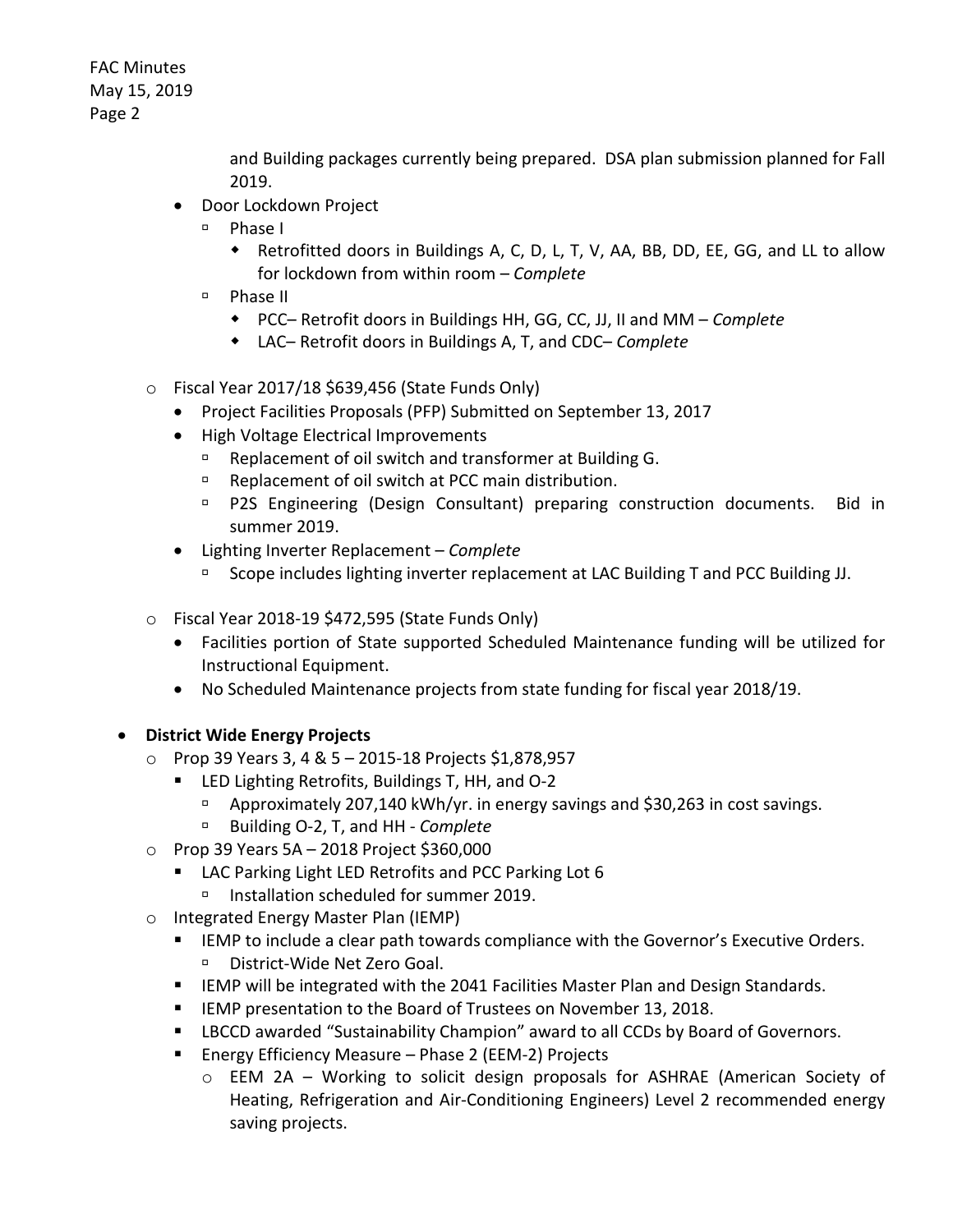- o EEM 2B Photovoltaic Car Port panels design process and design proposals going to May 22, 2019 BOT Meeting for Approval.
	- Marlene added that EV charging stations will go to the June Board of Trustees meeting for first reading for a board policy for parking fees to be administered because energy will need to be paid for. The amount of fees will be determined at another board meeting once the assessment of how other fees are charged has been completed.
	- Tracy asked for clarification on how the fees are going to be charged. Marlene responded that it will be a fee for the EV charging and pointed out that it's been about 5 or 6 years since fees increased.
	- Kim asked if it's possible to have a subcontractor such as ChargePoint which Marlene confirmed.
	- Tracy asked if parking passes/permits will be required to park in the EV charging spots since local residents have parked in past EV stations on campus. Marlene confirmed they would still have to buy a \$2 parking permit. She also added that per code, we are required to have a certain number of EV designated spaces which at this time should result with an excess of EV spaces. They will be installed on the ground level of the LAC Parking Structure and be built into the PCC Parking Structure.
- o EEM 2C Collecting data for 1 year from the Energy Management System.
- o EEM 2D Electric Vehicle Charging Stations. Currently in Step 2 of Step 3 with Southern California Edison ChargeReady Program. This will provide 65 EV charging stations at LAC Parking Structure and 25 EV Charging Stations at PCC Lot #10.

### • **Campus Improvement Projects**

- o Facility Advisory Committee Approved 11/8/17
	- Building Q Installation of glue down ceiling tiles for Q113 (\$13,000) o On hold, while monitoring and reviewing sound system installed in Fall 2018.
	- PCC Building MM HVAC upgrade (\$65,000) *Complete*
	- Building EE Room 108 upgrade (\$50,000) *Complete*
	- Building HH Shade structure installation (\$20,000)
		- Installation scheduled for Summer 2019.
- o Facility Advisory Committee Approved 2/14/18
	- District-wide Siemens integration to Simplex Truesite Workstation (\$125,000)
		- <sup>n</sup> Quotes obtatined; pending purchase order to begin work.
	- Building R Carpet square replacement (\$50,000) *Complete*
	- PCC EE-109 and L-254 Installation of black-out shades (\$3,000) *Complete*
	- PCC EE-108 Carpet installation (\$15,000) *Complete*
- o Facility Advisory Committee Approved 4/25/18
	- LAC Building A Bullet proof glass windows for enrollment services \$150,000
		- $\overline{P}$  As reported at FAC on 9/26/18, the project will not be moving forward.
		- <sup>n</sup> Marlene confirmed that the project is still not moving forward and the monies will be reassigned.
	- District-wide CalSense irrigation upgrade \$40,000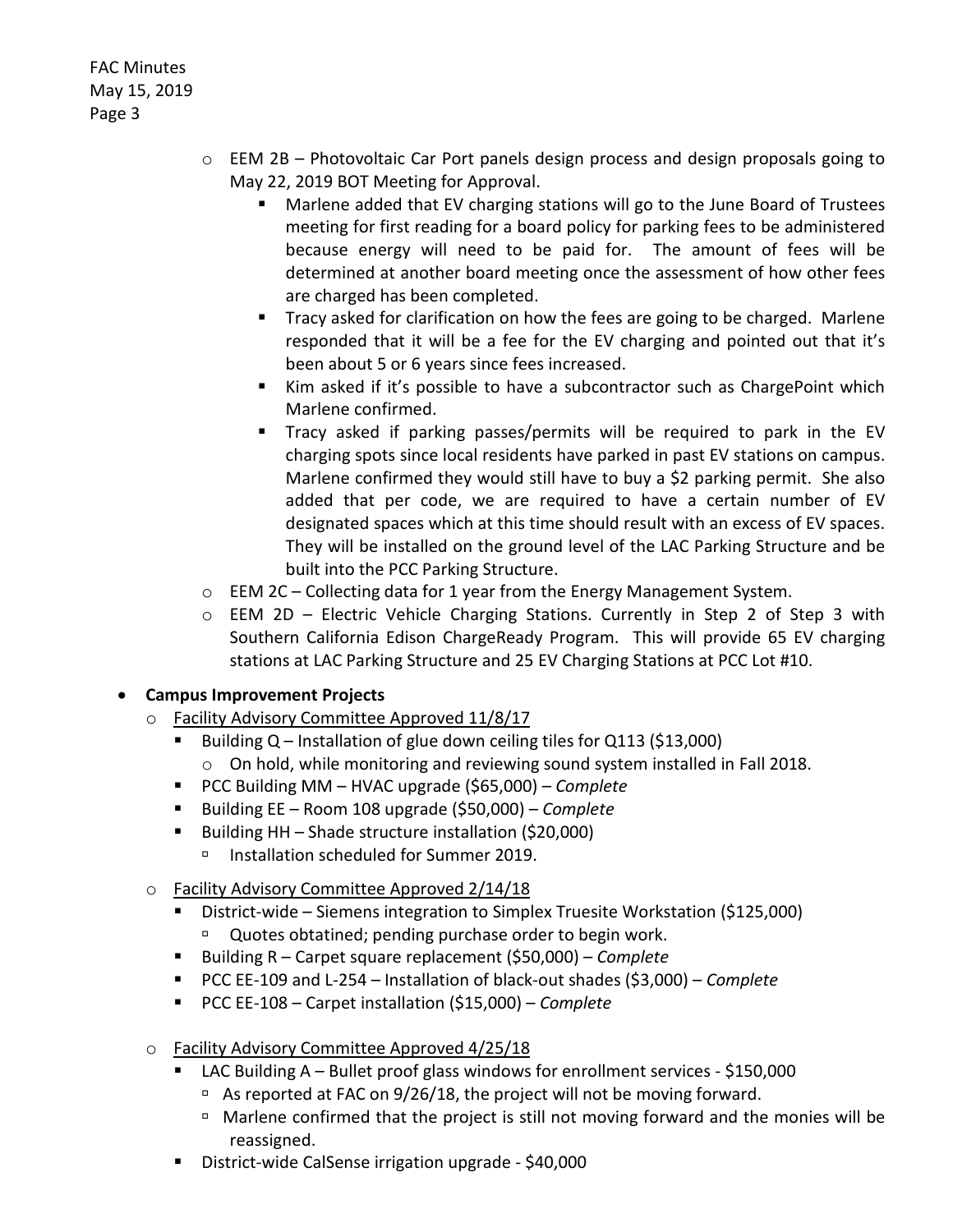- $P^{\Box}$  Requesting a proposal.
- LAC Buildings Q/R Scoreboard upgrade \$350,000
	- Proposals received and under review.
- LAC Parking Structure Oil coolers for elevators in mechanical room \$20,000
	- Awaiting a purchase order to complete infrastructure related to this project. Work to be complete in Summer 2019.

3

- o Facility Advisory Committee Approved 9/26/18
	- LAC Baseball Field New Poles and Netting (\$140,000)
		- **Proposals being reviewed and routing for a Purchase Order. Work planned for** Summer 2019.
	- LAC Building A Welcome Center, Veteran Services, and other Student Support Services Programs (\$160,000)
		- □ Currently requesting Purchase Orders for Welcome Center and Veterans Services.
		- □ Work planned for Summer 2019.
	- PCC Building GG Enrollment and Counseling Services (\$65,000)
		- Meeting with staff to be scheduled prior to finishing scope of work.
- o Facility Advisory Committee Approved 11/7/18
	- LAC and PCC Marquee Sign Display Replacement (\$154,000)
		- Proposals received. Work planned for Spring 2019.
	- **LAC Building E Valhalla Room (\$45,000)** 
		- Proposals received. Work planned for Summer 2019.
	- LAC Building L Student Technology Help Desk (\$7,200)
		- Proposals received. Work planned for Spring 2019.
	- **PCC Building LL Relocate Electrical Boxes to Remove Trip Hazard (\$4,500)** 
		- Work completed Spring 2019. *Complete*
- o Facility Advisory Committee Approved 2/27/19
	- LAC Building Q, Room 113 Dance Studio Mirrors (\$8,000)
		- □ Replace, reinstall, and upgrade to safety glass
		- <sup>D</sup> Currently soliciting proposals
	- LAC Building R Ceiling tile removal and painting (\$20,000)
		- □ To address potential safety issue
		- Phase (1) Complete Spring 2019
	- LAC Building K Art Museum (\$50,000)
		- □ Improvements to museum floor and bathrooms
		- **Processing Art Museum flooring proposal**
	- LAC Building T, Room 1200 Multipurpose Room (\$20,000)
		- Acoustical improvements
- o Facilities Advisory Committee Request for Approvals on May 15, 2019
	- LAC Building S Stadium Restroom renovations (\$175K)
		- $\overline{P}$  Sofia asked if fees charged are used to pay for the stadium and Marlene clarified that bond monies are used to pay for the renovations as it is a long term renovation. Fees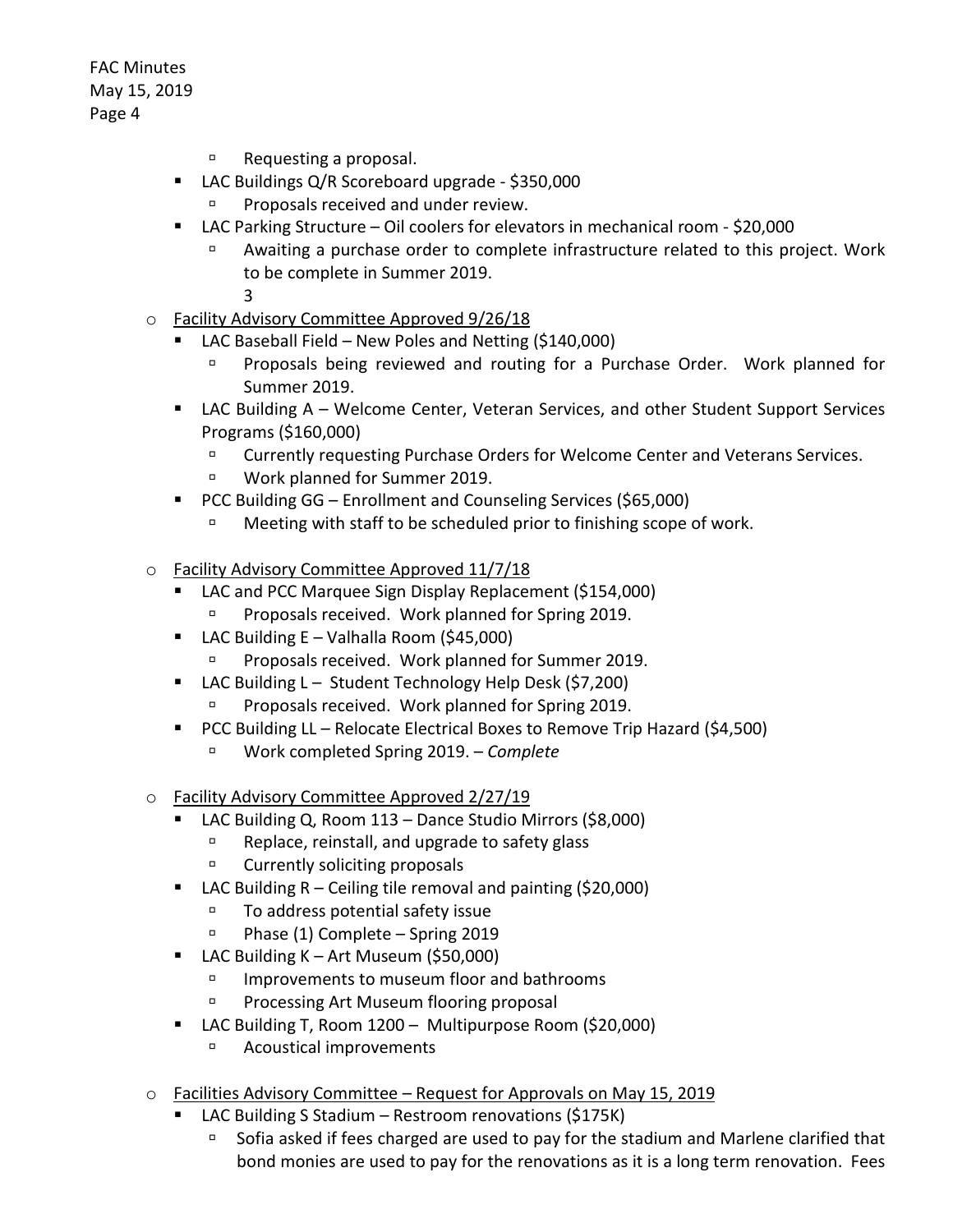> charged go back to the general stadium account that help cover stadium maintenance.

- LAC Building R and Q (Locker Rooms) Locker room renovations (\$120K)
- **LAC Building R Gym Mezzanine gym floor refinishing (\$50K)**
- Marlene added that timing may seem long but it is based on design approvals and being mindful to minimally impact programs and activities taking place.
- **The Campus Improvement Projects requested for May 15, 2019, were approved as presented.**
- $\triangleright$  Gene asked for the status of the acoustical improvements in T-1200. Marlene responded that priorities were shifted to the Welcome Center and Veterans spaces, but the quotes are in progress.

## • **Current Construction Project**

## o **LAC Building J – Auditorium (Measures E & LB)**

- SVA Architects Design Firm, Novus Construction Contractor
- Renovate 37,878 GSF Auditorium, originally built in 1956.
- Adding 14,119 GSF onto northwest corner for additional classrooms, offices, storage, and elevator.
- Upgrading structural, accessibility, and fire/life/safety to current codes.
- Currently working on structural upgrades and MEP infrastructure.
- Notice to Proceed issued on January 16, 2018.
- **Estimated completion Fall 2019.**
- $\blacksquare$  Total project budget = \$29,021,602
- $\triangleright$  Delays were caused from the excess rain and procuring specific electrical equipment. It is expected to be able to use the auditorium for end of year 2019-20 events.

### • **Current Design Projects**

# o **LAC Kinesiology Labs and Aquatic Center (KLAC) (Measures E & LB)**

- **Design contract awarded to Westberg and White, Spring 2017.**
- **Design for renovation of Outdoor Kinesiology Labs, which includes a softball field, soccer** fields, sand volleyball courts, tennis courts, and associated support facilities and infrastructure.
- Design also includes construction of a new Aquatic Center, which includes 50-meter pool and support building of approximately 15,000 sq. ft. to provide showers, locker rooms, storage, pool equipment, and office spaces. Addressed ADA access issues, lighting, and parking.
- Construction Documents currently with the Division of State Architect (DSA) for review and approval.
- **Anticipated construction start Fall 2019.**
- $\blacksquare$  Total project budget = \$44,238,099

# o **LAC Building M – Multi-Disciplinary Classroom (Measures E & LB & Prop. 51 State Funding)**

- **First State funded project utilizing the Design-Build delivery method.**
- C.W. Driver, Inc., to be the Design-Build Entity.
- **Project requires demolition of the existing Buildings M and N.**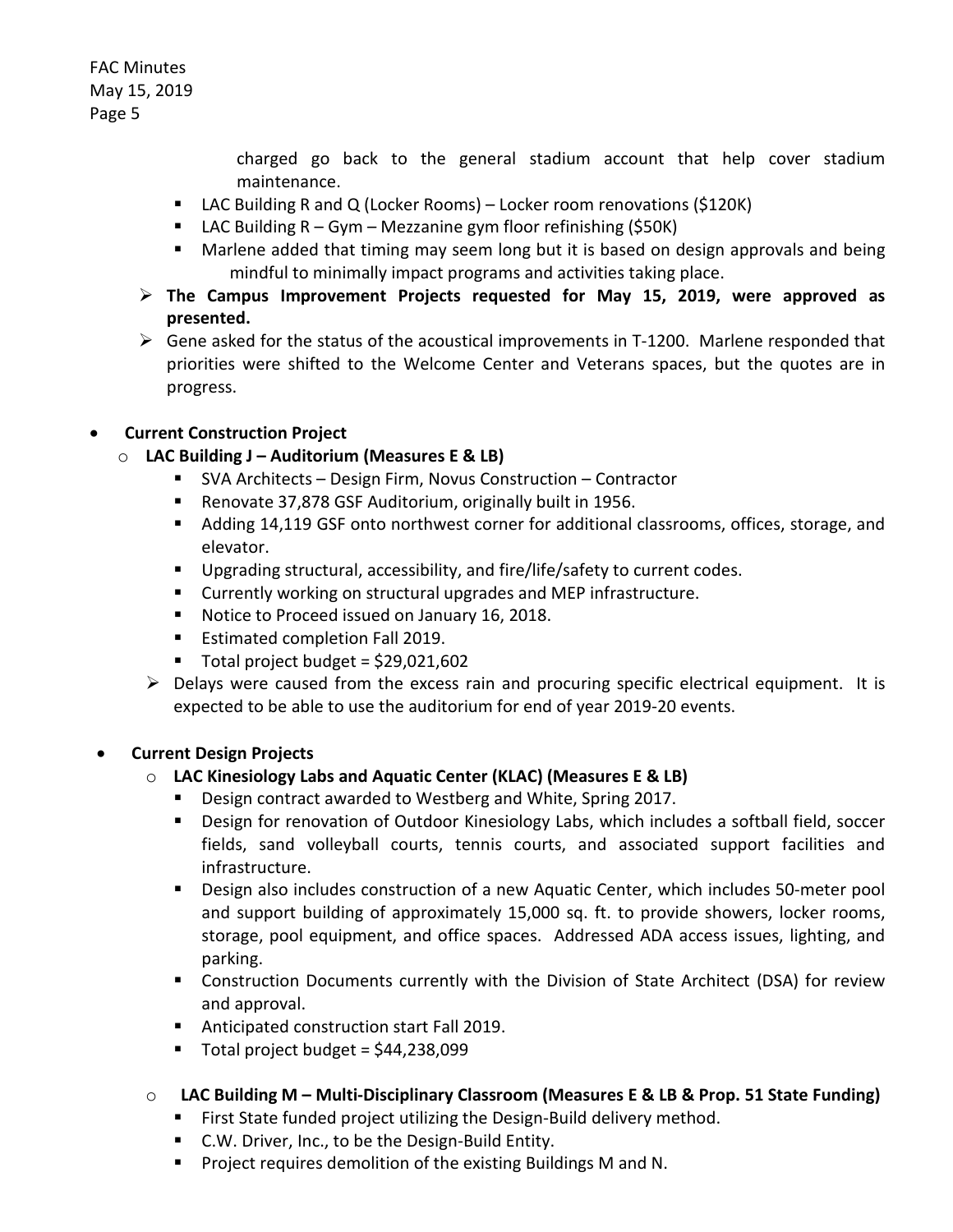- New construction of a 3-story building of 81,970 GSF to include classrooms and offices.
- This building will house Language Arts, Foreign Language, and Computer and Office Studies (COS).
- **Project is currently in the Design Development Phase.**
- Anticipated construction start Winter 2020, construction completion Fall 2022.
- $\blacksquare$  Total project budget = \$70,096,798 (State funded = \$27,760,000)

#### o **LAC Building X – Central Plant Expansion (Measure LB)**

- **P2S Engineering selected to prepare design documents.**
- Project will consist of expanding the capacity of the existing Central Plant to accommodate upcoming growth shown in the 2041 Facilities Master Plan.
- Construction Documents to be submitted to Division of State Architect (DSA) for review and approval.
- Anticipated construction start Fall 2019, construction completion Spring 2020.
- Total project budget  $= $6,190,506$

#### o **PCC Building MM – Construction Phase I (Measures E & LB & Prop. 51 State Funding)**

- State budget approved funding for Working Plans only during fiscal year 18/19. State Chancellor's office approved preliminary plans in August 2018.
- HPI Architecture selected to prepare design documents.
- **Project will consist of renovating West Wing of MM which houses the HVAC and** Carpentry departments. Project will include demolishing the former Alternative Fuels section.
- **EXT** Construction Documents currently with Division of State Architect (DSA) for review and approval.
- Anticipated construction start Fall 2019, construction completion Fall 2020.
- Total project budget = \$17,665,877 (State funded = \$7,096,729)

#### o **PCC Parking Structure – P2 (Measure LB)**

- **McCarthy Building Companies, Inc., to be the Design-Build Entity.**
- **Parking structure to include solar panels on top floor.**
- **Parking structure to serve 500-600 vehicles for long-term student and staff parking needs.**
- To be located in parking lots 5, 6, and 8.
- Construction Documents currently with Division of State Architect (DSA) for review and approval.
- Anticipated construction start Spring 2019.
- Total project budget =  $$23,862,144.04$
- $\triangleright$  Marlene noted that we will be taking advantage of large signage as it is at the corner of Pacific Coast Highway and Walnut Avenue.
- $\triangleright$  Kim asked about using the biology room that has the vents that come down from the ceiling to be able to use for chemistry. However, there was no stock room planned for the chemistry, so he is asking if they can get another stock room planned, like in EE? Marlene responded that the process needs to start with the dean which will eventually lead to the VP and then further result in coming to Marlene and FAC.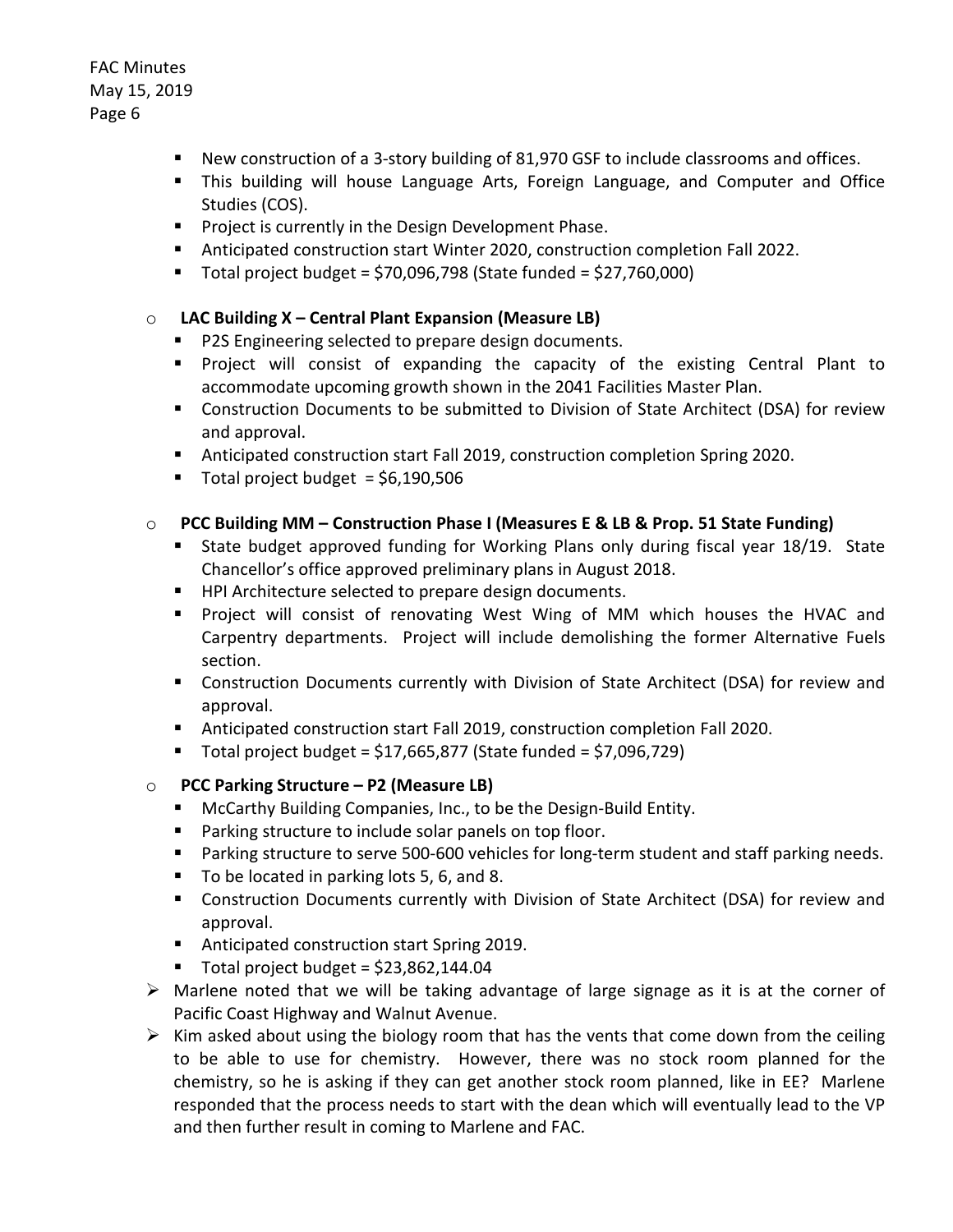- $\triangleright$  Kim is also part of the Long Beach Climate and Adaption Plan and has become the unofficial LBCC rep. He is also part of the CSULB. Do we have materials to put at tabling events showing the sustainability efforts that the district has done? Marlene and Terrance confirmed that there are a lot of efforts on LBCCD's part to integrate sustainability within all of our projects. Kim and Terrance will attend the CSULB-LB Climate Fest event on June 1.
- $\triangleright$  Sofia expressed that QQ area needs more patrol due to homeless people using the facilities and eating food that was set out for students. Marlene responded that she will mention to LBPD to come by more frequently.

### **4. Project Prioritization List (Marlene)**

- $\triangleright$  Fire and safety projects are prioritized to address safety issues. The scoring matrix is based on the Vision for Success. Two projects were in the queue and only one ended up on the list in January. Scenario 1 assumes funding for Building G and H for \$15 million, but it was not on the approved list. If it was, we would comply with the state's timeline requirements to get the project built. Scenario 2, which is ordered based on no state funding, reorders the list to move Building E up and moves Buildings G and H to 2025 instead of 2021. Building E contains a lot of services for our students. It also means that we will not receive state funding for Buildings G and H. Marlene went on to note that our Facilities Master Plan budget does not include state funding.
- $\triangleright$  Vision for Success matrix is the guiding document for how all community colleges will be funded such as district match funding or need for classrooms. Our goals were already in alignment with the goals they set. Every year, colleges submit IIP/FFP to the Chancellor's Office. Colleges with low-income students will have a greater priority and completion rates will help improve our score.
- $\triangleright$  Kim asked for clarification of the length of bonds. Marlene explained that there is no expiration on bonds. What varies every year is the actual data with property values.
- **The Project Prioritizations Lists (Scenarios 1 and 2) were approved as presented on May 15, 2019.**

### **5. Building D and P Survey (Marlene)**

- $\triangleright$  This is a typical process once we complete projects. Terrance went on to explain that a survey for users are administered. They include questions on move management, etc., to facilitate new and improved processes for future projects. It may be on a survey gizmo.
- $\triangleright$  Kim asked if students are being surveyed. Terrance said in the past we've done faculty and staff. Marlene responded that we can most definitely consider inviting students to participate in the survey as well.
- $\triangleright$  Sofia mentioned how the D-144 classroom has small desks and dirty blinds. Marlene expressed not all of D was renovated and that there was more of a focus on labs. Terrance added that Building D originally only had one lab and now it has three. Marlene also noted that swing space is critical as other construction is being utilized and that we should revisit Building D.

### **6. Other (Marlene)**

 $\triangleright$  Marlene explained the May 1, 2019 incident went through a minute by minute assessment which was total of thirty-one minutes from when a student notified an officer to the all-clear signal. A